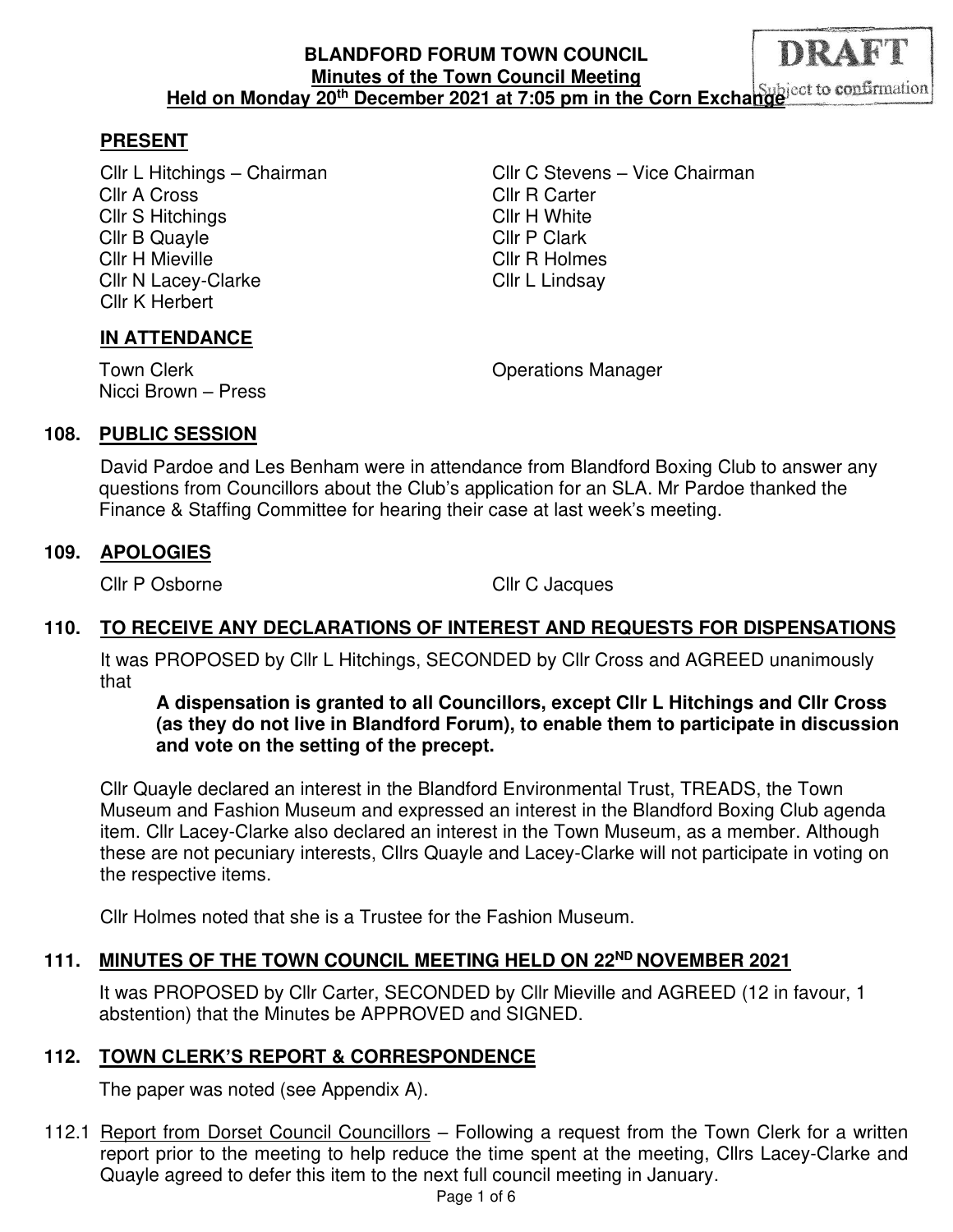# **112. TOWN CLERK'S REPORT & CORRESPONDENCE (cont)**

- 112.2 Civic Report This month's report was distributed to Councillors.
- 112.3 To receive an update and consider any requests from the:

 This monthly agenda item has been removed this month, as above, and recorded here in order to reduce the length of the meeting.

- Neighbourhood Plan Monitoring Group Blandford  $+$  The meeting minutes were distributed to Councillors.
- BFTC Commemoration Group The meeting minutes were distributed to Councillors.
- Climate Change & Biodiversity Another poll was sent out and an online meeting has been arranged for Thursday 3<sup>rd</sup> February 2022.
- Dorset Council Grant to support the Market Area Enhancement Project There is no update this month.
- The Queen's Platinum Jubilee  $2^{nd}$ -5<sup>th</sup> June 2022 The meeting minutes were distributed to Councillors.
- 112.4 Allotment Relocation A meeting was held with Wyatt Homes and the Allotment Society on Tuesday 7<sup>th</sup> December 2021, with Cllrs Stevens, Carter, S Hitchings and White, and BFTC officers in attendance. Attendees discussed the updated plans prior to the submission of a planning application.
- 112.5 Wessex Internet An online update meeting was held with Wessex Internet on the evening of Tuesday 7<sup>th</sup> December with Cllrs L Hitchings, Stevens, Carter and S Hitchings in attendance with the Town Clerk.
- 112.6 Orienteering in Blandford An online meeting was held on Tuesday 14<sup>th</sup> December organised by Laura Everett-Coles (HPA/ Link officer for North Dorset) with representatives from Dorset Council, Cllr L Hitchings, the Town Clerk and other interested parties, to discuss the possibility of an orienteering trail for the town and surrounding area. An example of a board at Sturminster Newton is pictured and this will be an agenda item in January, seeking expenditure authority to increase the offer to two trails due to the benefit to residents and visitors.
- 112.7 Blanchards Bailey LLP An invoice has been received from Blanchards Bailey LLP in relation to negotiations with landowners for Allotment relocation Heads of Terms, totalling £9,500 + VAT, and this has been paid in accordance with expenditure authority from Minute 124 from the Town Council confidential allotment meeting held on 17<sup>th</sup> December 2018.

# **113. RECOMMENDATIONS AND RECEIPT OF MINUTES**

- 113.1 Finance & Staffing Committee Meeting held on Monday 13th December 2021
- 113.1.1 Recommendations

# **MINUTE No. 27 – TO CONSIDER THE CONTINUATION OF EXISTING SERVICE LEVEL AGREEMENTS AND THE INTRODUCTION OF NEW ONES**

### Citizens Advice Dorset

The resolution from the Finance & Staffing Committee meeting was as follows:

It was PROPOSED by Cllr L Hitchings, SECONDED by Cllr White and AGREED (7 in favour, 1 abstention) that the SLA with Citizens Advice Dorset is continued for a further three years from 1<sup>st</sup> April 2022 and the offer is increased to £3,500 per annum (Expenditure Authority: Localism Act 2011 s1-8).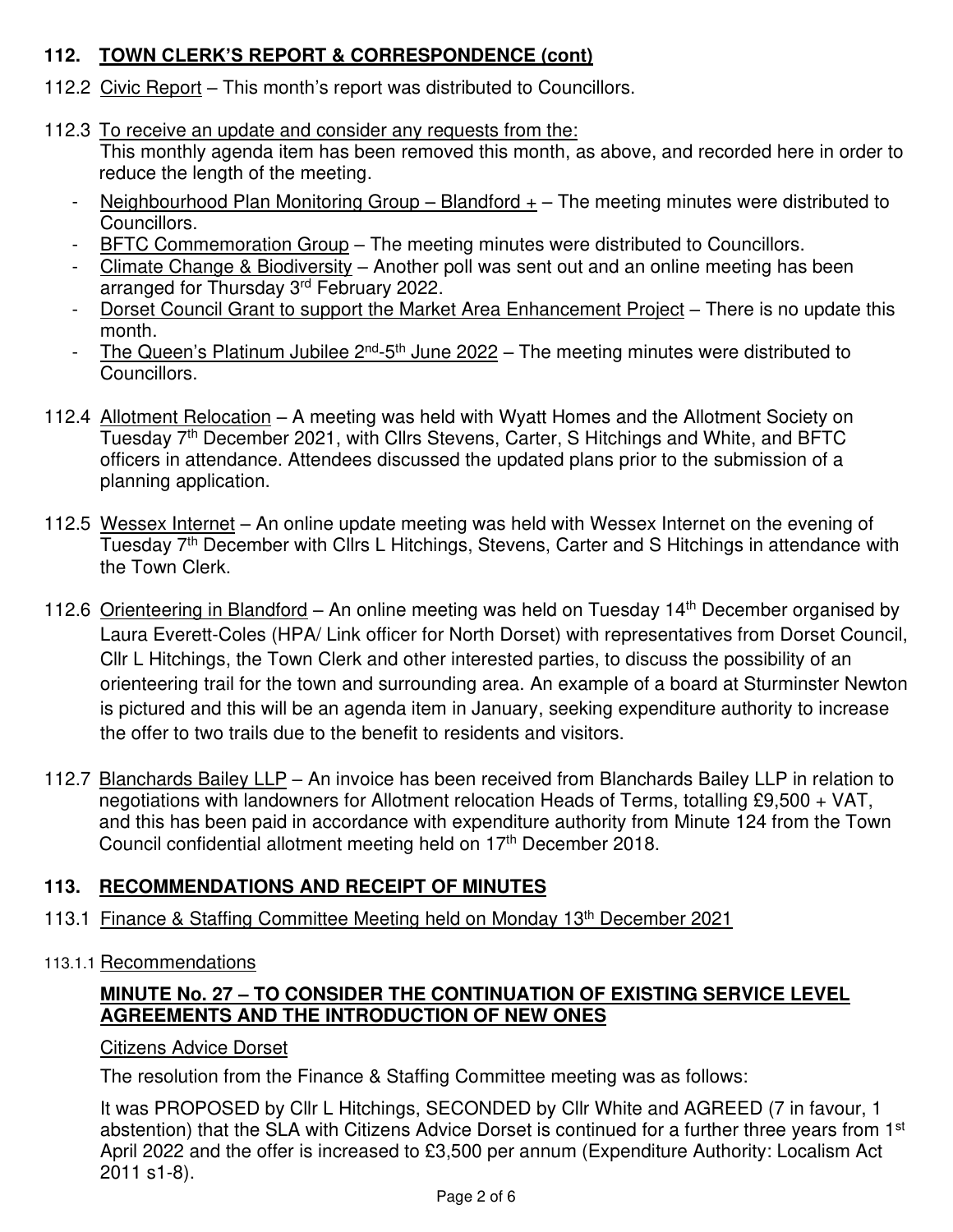An amendment was PROPOSED by Cllr White to increase the SLA offer to £5,000, which was SECONDED by Cllr Cross, a recorded vote was requested by Cllr Lacey-Clarke (listed below) and it was AGREED (11 in favour, 2 abstentions) that

**The SLA with Citizens Advice Dorset is continued for a further three years from 1st April 2022 and the offer is increased to £5,000 per annum (Expenditure Authority: Localism Act 2011 s1-8).** 

| In favour            | <b>Abstention</b>        |
|----------------------|--------------------------|
| <b>Cllr White</b>    | <b>Cllr Quayle</b>       |
| <b>Cllr Stevens</b>  | <b>Cllr Lacey-Clarke</b> |
| <b>Cllr Carter</b>   |                          |
| <b>Cllr Mieville</b> |                          |
| <b>Cllr Herbert</b>  |                          |
| <b>Cllr Lindsay</b>  |                          |
| Cllr S Hitchings     |                          |
| Cllr L Hitchings     |                          |
| <b>CIIr Cross</b>    |                          |
| <b>Cllr Holmes</b>   |                          |
| <b>Cllr Clark</b>    |                          |
|                      |                          |

**ACTION: TOWN CLERK** 

# Blandford Boxing Club

It was PROPOSED by Cllr Mieville, SECONDED by Cllr L Hitchings and AGREED (10 in favour, 2 abstentions and 1 non-vote) that

**An SLA is introduced with the Blandford Boxing Club with funding of £15,000 in year one, £2,500 in year two and £2,500 in year three subject to meeting the criteria and membership targets stated in the Club's report (Expenditure Authority: Localism Act 2011 s1-8).** 

**ACTION: TOWN CLERK** 

7:35pm – Cllr S Hitchings left the meeting due to a personal emergency.

### Blandford Food Bank

The resolution from the Finance & Staffing Committee meeting was as follows:

It was PROPOSED by Cllr L Hitchings, SECONDED by Cllr Stevens and AGREED (7 in favour, 1 against) that the principle of an SLA is agreed to with Blandford Food Bank, subject to further discussions and receipt of supporting information.

It was PROPOSED by Cllr L Hitchings, SECONDED by Cllr White and AGREED unanimously that

**This agenda item is deferred until the January full council meeting.** 

### **ACTION: TOWN CLERK**

It was noted that, at the Finance & Staffing Committee meeting, a working group was set up to consider the content of all the service level agreements.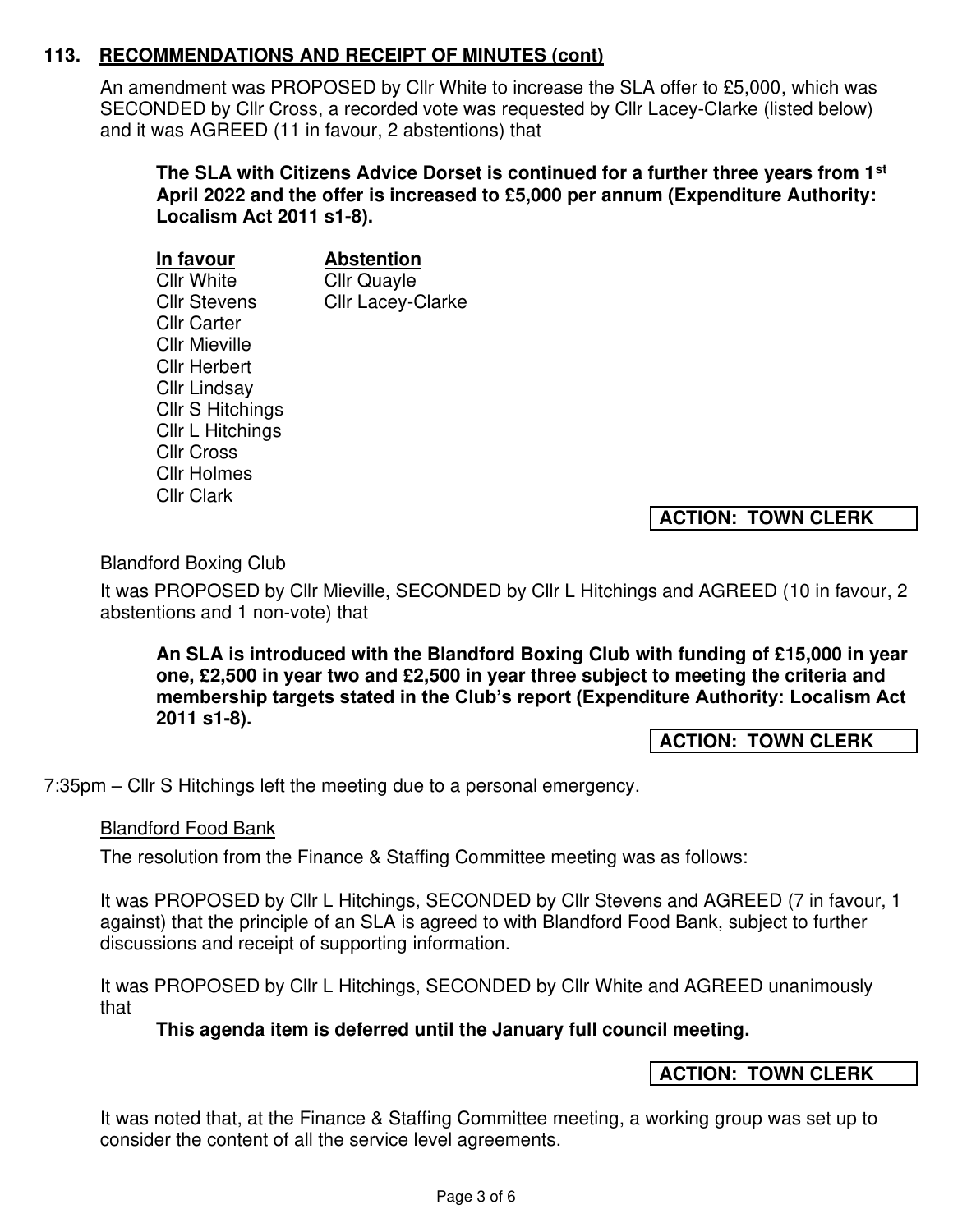#### Fashion Museum

It was PROPOSED by Cllr Cross, SECONDED by Cllr L Hitchings and AGREED (11 in favour, 1 non-vote) that

#### **The SLA with the Fashion Museum is increased to £2,500 a year for a period of three years from 1st April 2022 (Expenditure Authority: Localism Act 2011 s1-8).**

### **ACTION: TOWN CLERK**

Information Centre

It was PROPOSED by Cllr L Hitchings, SECONDED by Cllr Carter and AGREED (11 in favour, 1 abstention) that

#### **The SLA with the Information Centre is continued at £2,000 a year for a period of three years from 1st April 2022 (Expenditure Authority: Localism Act 2011 s1-8).**

**ACTION: TOWN CLERK** 

#### Town Museum

It was PROPOSED by Cllr Carter, SECONDED by Cllr L Hitchings and AGREED (10 in favour, 2 non-votes) that

#### **The SLA with the Town Museum is continued at £2,000 a year for a period of three years from 1st April 2022 (Expenditure Authority: Localism Act 2011 s1-8).**

**ACTION: TOWN CLERK** 

#### **TREADS**

It was PROPOSED by Cllr Carter, SECONDED by Cllr L Hitchings and AGREED (11 in favour, 1 non-vote) that

**The SLA with TREADS is continued and reduced – at their request – to £2,000 a year for a period of three years from 1st April 2022 (Expenditure Authority: Localism Act 2011 s1-8).** 

#### **ACTION: TOWN CLERK**

#### Youth Centre

It was PROPOSED by Cllr L Hitchings, SECONDED by Cllr White and AGREED (7 in favour, 1 against) that the SLA is brought to an end at 31<sup>st</sup> March 2022, due to the lack of claims for the funds, and the Youth Centre is asked to submit a fully costed business plan in order to continue the SLA for a period of three years from 1st April 2022.

An amendment was PROPOSED by Cllr L Hitchings, SECONDED by Cllr White and AGREED (11 in favour, 1 non-vote) that the wording is amended to read as follows:

**The SLA with the Youth Centre is brought to an end at 31st March 2022, due to the lack of claims for the funds.** 

**The Youth Centre is asked to reapply, if they wish to enter into a new SLA, submitting a full, costed business plan for a period of three years from 1st April 2022.** 

**ACTION: TOWN CLERK**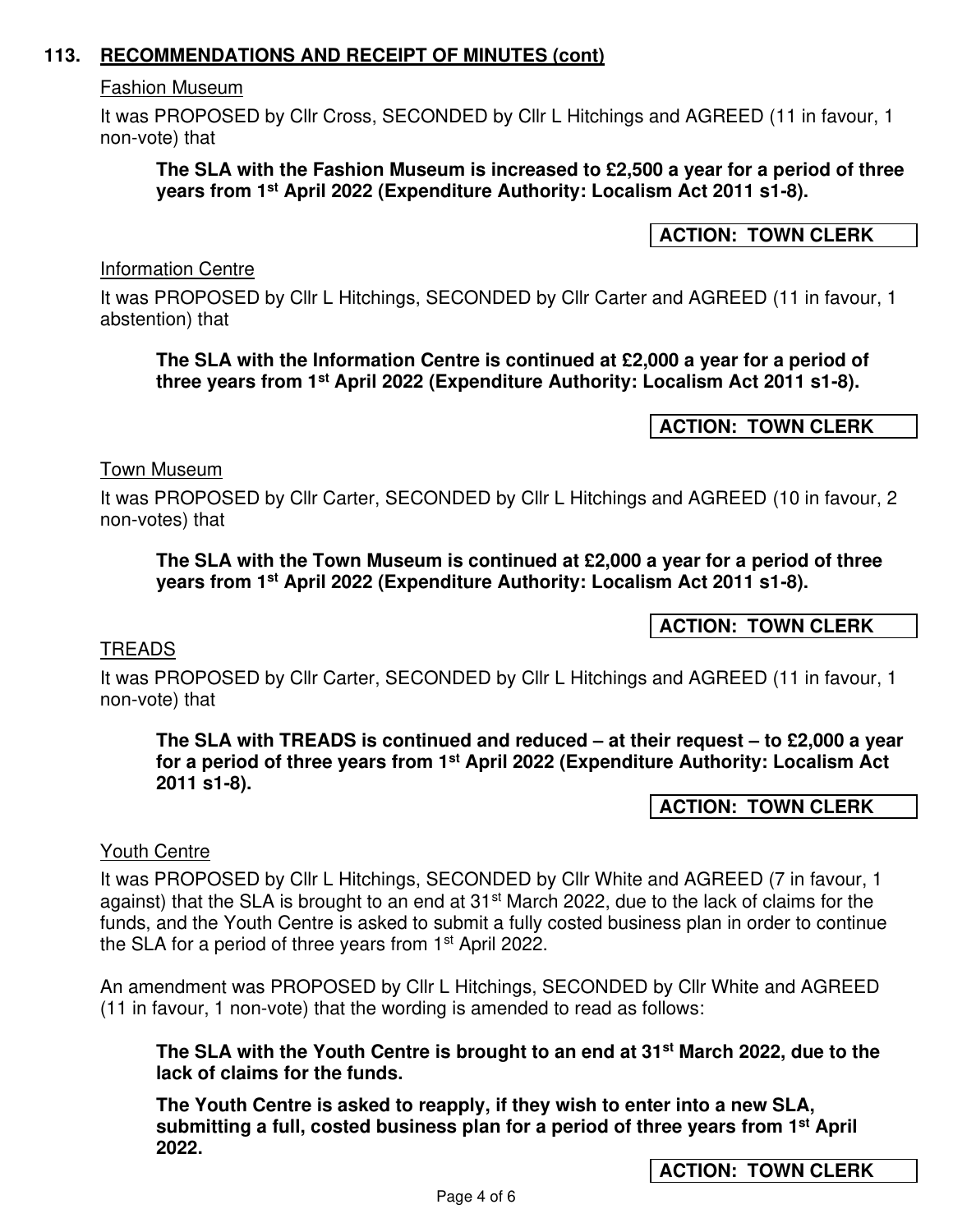8.01pm – Cllr White left the meeting during the discussion and voting.

### Blandford Stour Valley Band

Cllr White declared an interest as a member of the Blandford Stour Valley Band and left the room during discussion and voting.

It was PROPOSED by Cllr L Hitchings, SECONDED by Cllr Carter and AGREED (11 in favour, 1 non-vote) that

**The Service Provision Agreement with the Blandford Stour Valley Band is continued at £1,500 a year for a period of three years from 1st April 2022 (Expenditure Authority: Localism Act 2011 s1-8).** 

**ACTION: TOWN CLERK**

# **MINUTE NO. 34 – TO CONSIDER GRANT APPLICATIONS**

### Blandford Environmental Trust

It was PROPOSED by Cllr Cross, SECONDED by Cllr Mieville and AGREED (10 in favour, 2 nonvotes) that

# **A grant of £345 is approved (Expenditure Authority: Localism Act 2011 s1-8).**

**ACTION: TOWN CLERK** 

# **MINUTE NO. 35 – TO CONSIDER THE RECOMMENDATIONS OF THE DORSET PARISH INDEPENDENT RENUMERATION PANEL**

It was PROPOSED by Cllr White, SECONDED by Cllr Mieville and AGREED unanimously that

### **The Councillor allowance is not increased.**

**ACTION: TOWN CLERK**

### MINUTE NO. 37.3 – To consider the inclusion of the Contingency budget lines for the T&GP and R&A Committees

It was PROPOSED by Cllr L Hitchings, SECONDED by Cllr Carter and AGREED unanimously that

**The Committees do not budget for Contingency each year, or move it to PPM or Town Improvements, but the amount will remain in Contingency and is ring-fenced to avoid adding to it each year. As a result of this action, the Recreation & Amenities Committee Earmarked Reserves are reduced to £16,000 and the Town & General Purposes Committee Earmarked Reserves are reduced to £10,000. This will be reflected in the overall budget.** 

**ACTION: TOWN CLERK** 

### Minute No. 37.4 – Consideration of the overall budget for the year 2021/22 and recommendation of the precept for 2022/23

A discussion was held on the budget for 2022/2023 and Cllr Lacey-Clarke raised his concerns over spotting a discrepancy with the Barnes for a Recreation budget figure. He raised this with the Town Clerk prior to the meeting, hence this has been amended accordingly and the figures have been checked.